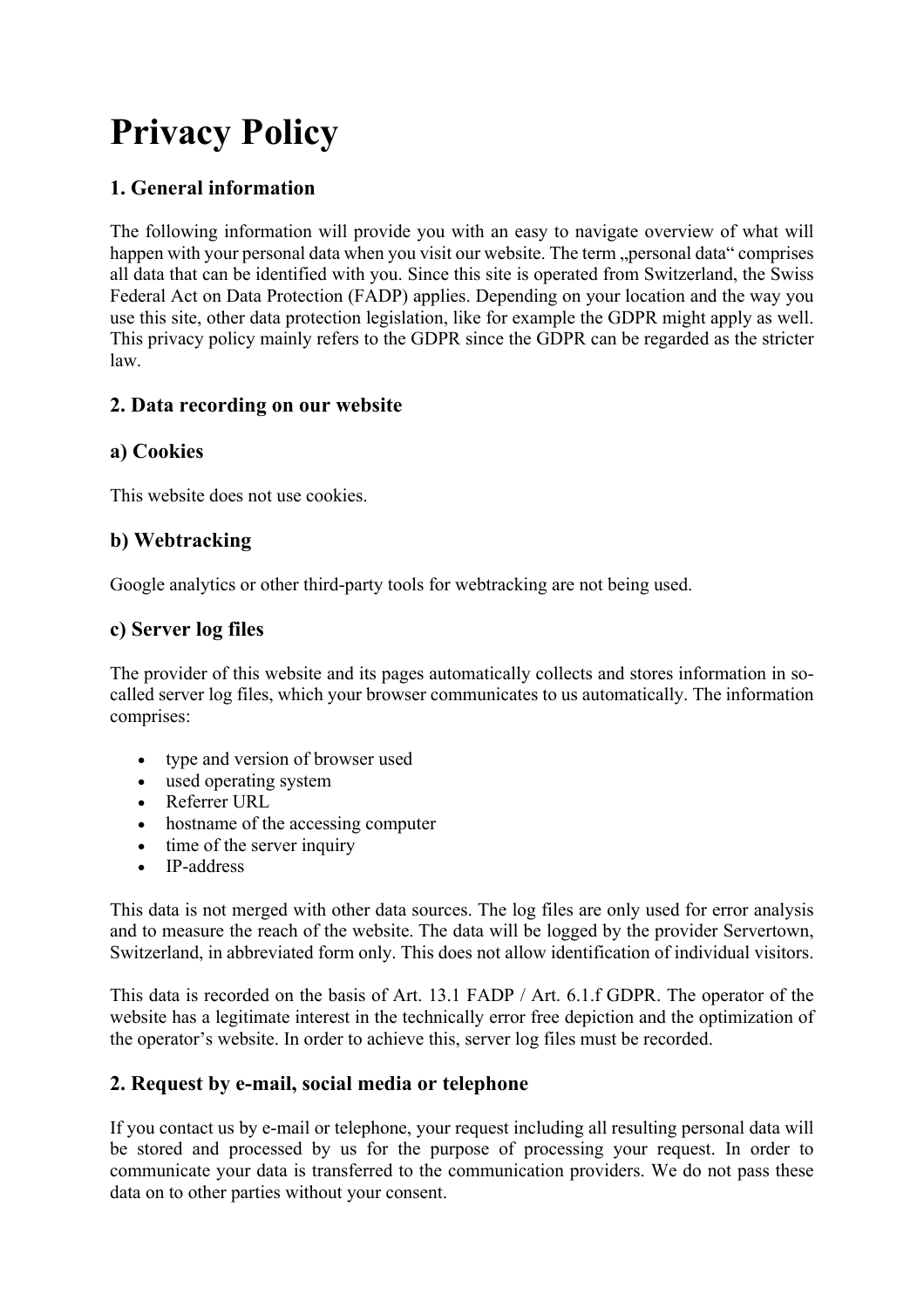The processing of these data is based on Art. 13.2.a FADP / Art. 6.1.b GDPR, if your request is related to the execution of a contract or if it is necessary to carry out pre-contractual measures. In all other cases, the processing is based on your consent (Art. 13.1. FADP / Art. 6.1.a GDPR) and on our legitimate interests (Art. 6.1.f GDPR), since we have a legitimate interest in the effective processing of requests addressed to us or when required by law (Art. 6.1.c GDPR).

The data sent by you to us via contact requests remain with us until you request us to delete, revoke your consent to the storage or the purpose for the data storage lapses (e.g. after completion of your request). Mandatory statutory provisions – in particular statutory retention periods – remain unaffected.

## **4. Information about the responsible party**

The controller is the natural person or legal entity that single-handedly or jointly with others makes decisions as to the purposes of and resources for the processing of personal data (e.g. names, e-mail addresses, etc.).

The data processing controller on this website is:

Jörn Erbguth Chemin du Champ d'Anier 15 CH-1209 Geneva joern@erbguth.ch

## **5. Data protection**

For security reasons and to protect the transmission of confidential content, such as purchase orders or inquiries you submit to us as the website operator, this website uses TLS transport encryption. You can recognize an encrypted connection by checking whether the address line of the browser switches from  $\frac{1}{h}$ , https://" and also by the appearance of the lock icon in the browser line.

If the TLS encryption is properly activated, data you transmit to us cannot be read by third parties. We herewith advise you that the transmission of data via the Internet (i.e. through email communications) may be prone to security gaps. Even when the data itself is secured, meta data indicating the fact that there has been some communication might still be visible.

## **6. Your rights according to GDPR that will be granted to all visitors**

#### **a) Right to object to the collection of data in special cases**

**In the event that data are processed on the basis of Art. 6 Sect. 1 lit. f GDPR, you have the right to at any time object to the processing of your personal data based on grounds arising from your unique situation. To do so, all you are required to do is sent us an informal notification via e-mail. To determine the legal basis, on which any processing of data is based, please consult this Privacy Policy. If you log an objection, we will no longer process your affected personal data, unless we are in a position to present compelling protection worthy grounds for the processing of your data, that outweigh your interests, rights and freedoms or if the purpose of the processing is the claiming, exercising or defense of legal entitlements (objection pursuant to Art. 21 Sect. 1 GDPR).**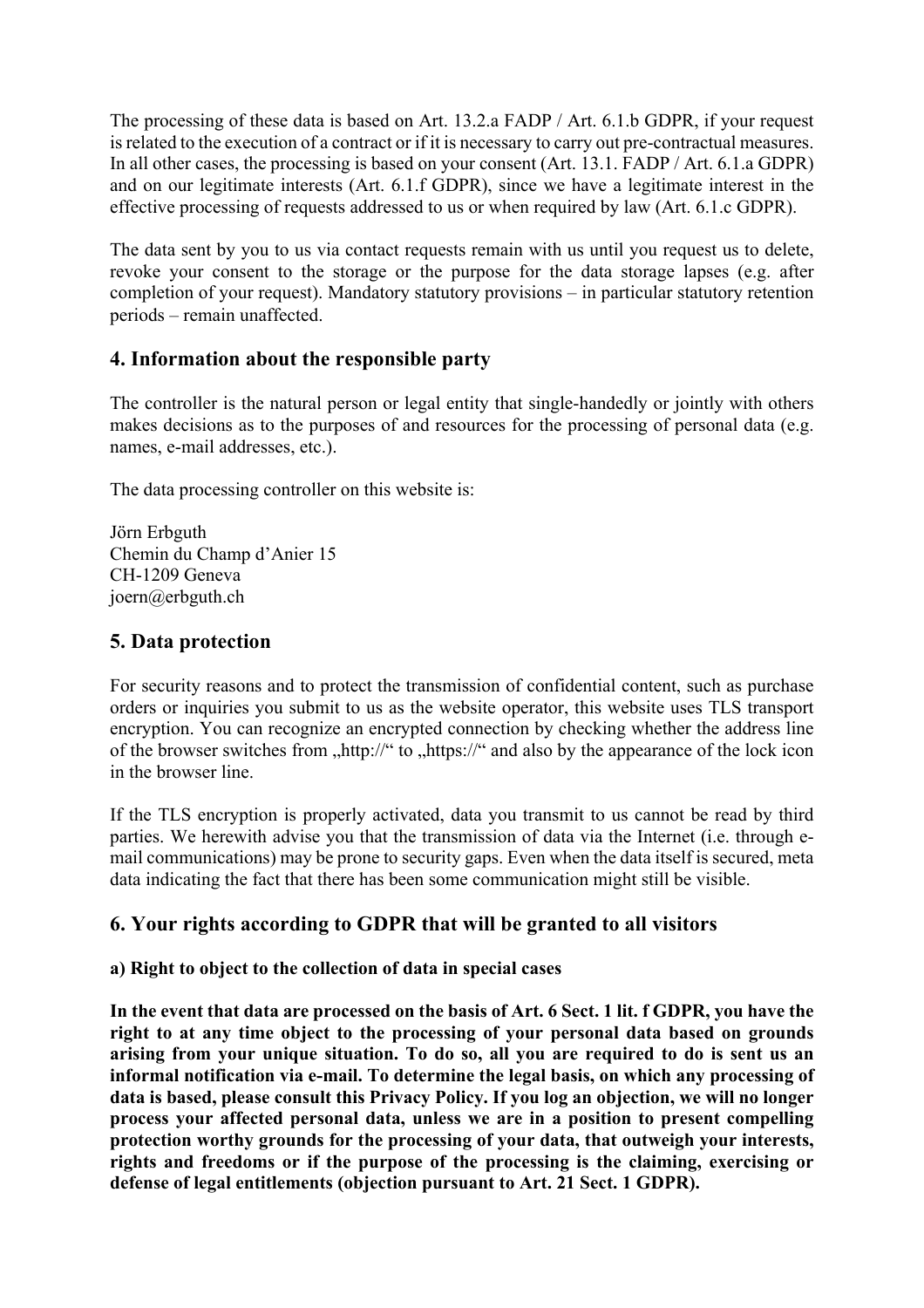#### **b) Revocation of your consent to the processing of data**

**In the event that data are processed on the basis of consent (Art. 6 Sect. 1 lit. a GDPR), you can revoke at any time any consent you have already given us. To do so, all you are required to do is sent us an informal notification via e-mail. This shall be without prejudice to the lawfulness of any data collection that occurred prior to your revocation.**

#### **c) Right to log a complaint with the competent supervisory agency**

In the event of violations of the FDPA / GDPR or other data protection laws that might apply, data subjects might be entitled to log a complaint with a supervisory agency, in particular in the country where they usually maintain their domicile, place of work or at the place where the alleged violation occurred. The right to log a complaint is in effect regardless of any other administrative or court proceedings available as legal recourses.

## **d) Right to data portability**

You have the right to demand that we hand over any data we automatically process on the basis of your consent or in order to fulfil a contract be handed over to you or a third party in a commonly used, machine readable format. If you should demand the direct transfer of the data to another controller, this will be done only if it is technically feasible.

### **e) Information about, blockage, rectification and eradication of data**

Within the scope of the applicable statutory provisions, you have the right to at any time demand information about your archived personal data, their source and recipients as well as the purpose of the processing of your data. You may also have a right to have your data rectified, blocked or eradicated. If you have questions about this subject matter or any other questions about personal data, please do not hesitate to contact us at any time at the address provided in section "Information about the responsible party".

#### **f) Right to demand processing restrictions**

You have the right to demand the imposition of restrictions as far as the processing of your personal data is concerned. To do so, you may contact us at any time at the address provided in section , Information about the responsible party". The right to demand restriction of processing applies in the following cases:

- In the event that you should dispute the correctness of your data archived by us, we will usually need some time to verify this claim. During the time that this investigation is ongoing, you have the right to demand that we restrict the processing of your personal data.
- If the processing of your personal data was/is conducted in an unlawful manner, you have the option to demand the restriction of the processing of your data in lieu of demanding the eradication of this data.
- If we do not need your personal data any longer and you need it to exercise, defend or claim legal entitlements, you have the right to demand the restriction of the processing of your personal data instead of its eradication.
- If you have raised an objection (e.g. pursuant to Art. 21.1 GDPR), your rights and our rights will have to be weighed against each other. As long as it has not been determined